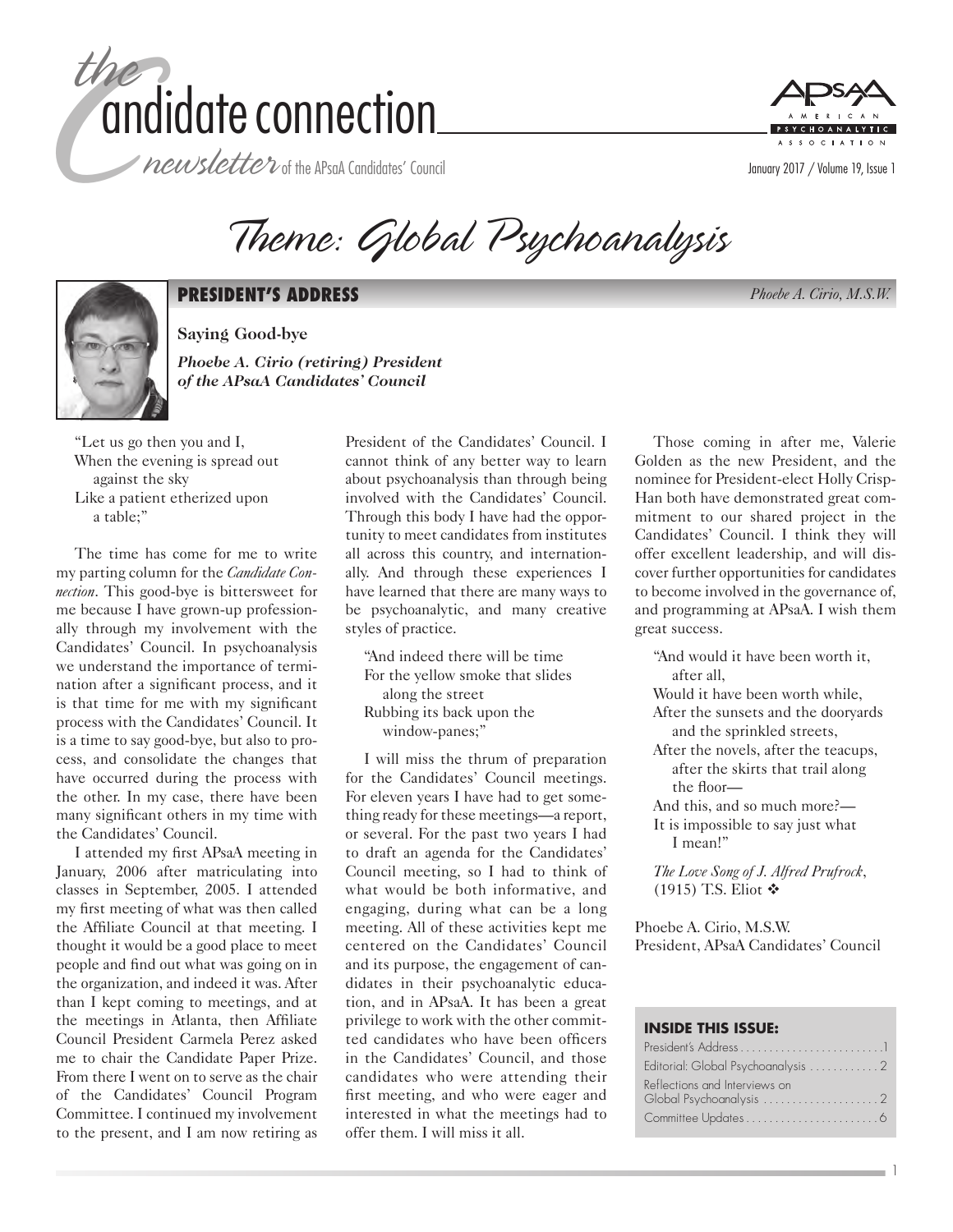**EDITORIAL** *Danielle Dronet, LISW-S & Valentino Luca Zullo, MA, MSSA Co-Editors, The Candidate Connection*



#### **Global Psychoanalysis**

Welcome to the Winter 2017 issue of the *Candidate Connection* of the American Psychoanalytic Association. We began this issue asking questions about the status of psychoanalysis in the world and in the community after we were inspired by the mission of Vivian Pender's new edited book, *The Status of Women: Violence, Identity, and Activism*. This new collection by Karnac Books considers, as one of its many topics, the impact psychoanalysis can have in the community. We learned of this collection through Dr. Vera Camden, one of the contributors to the volume, and a personal mentor, faculty member, and active community agent at the Cleveland Psychoanalytic Center. Listening to Dr. Camden speak about the collection and her chapter, "'Pure Heroines' on Campus: New Wave Feminism and Popular Culture"(which considers her work on popular culture in the university classroom at Kent State University), we found ourselves exploring the place of psychoanalysis and mental health work in our global world.

We believe that *The Status of Women* is essential reading for candidates today, as it imagines psychoanalysis as a tool to be used outside of the consulting room, across the world, and on university campuses. The breadth of topics on the status of women, and the many visions of psychoanalysis the collection offers provides candidates with a necessary change from the discussions we often see on the listserv, and the ideas taught in the Institutes. Not only were we energized, but might we say galvanized by not only the book, but Dr. Pender's ongoing work with the UN, which provides a concrete example, for candidates to identify with when we think about what psychoanalysis can do. The collection and its many contributors provide a solution and examples to the question we often hear "what good is psychoanalysis today?"

Considering our excitement about this new book, we hope that other candidates will dive into the collection of essays and consider the need for more discussions of psychoanalysis in the community and globally. In our current moment, we cannot hold back as community members or burgeoning analysts, as we see a turn to the political right globally, toward fascism, and totalitarian regimes. Psychoanalysis—while it is only one tool—is indeed a useful tool to combat the issues misogyny, homophobia, racism, and all other forms of psychic and physical violence.

Dr. Pender's book is more prescient today than we had imagined when we proposed this issue. We hope that you will find inspiration in her collection, as we did, and that it will foster important conversations among psychoanalysts at different levels. To join the conversation, please attend Dr. Vivian Pender's presentation, chaired by Dr. Vera Camden. The session will be Thursday, January 19th at 2pm: Discussion Group 69: "Psychoanalysis and the Humanities and Social Sciences: Psychoanalysis and Cross-Cultural Mental Health." We want to facilitate conversations between candidates, and analysts in an attempt to further the place of psychoanalysis outside of the consulting room. We hope you will join the conversation and continue to think about how we might practice psychoanalysis in new ways.

As a preface to your reading of the *Status of Women*, we hope you will also find the interviews with Dr. Vivian Pender and Dr. Adrienne Harris contained in this issue enlightening and inspiring. We believe that we are stronger together and we need to continue to make our voices heard.  $\clubsuit$ 

#### APsaA Candidates' Council

Phoebe Cirio, *President* Valerie Golden, *President-elect* Gennifer Lane Briggs, *Secretary* Alex Barends, *Treasurer*

The Candidate Connection Newsletter of the APsaA Candidates' Council Danielle Dronet, *Co-Editor* Valentino Luca Zullo, *Co-Editor*

*(A complete list of CC Committees can be found on the Candidate Members Information Page located in the members section of apsa.org)*

#### **REFLECTIONS AND INTERVIEWS ON GLOBAL PSYCHOANALYSIS**

#### **Interview with Dr. Vivian Pender**

**Danielle and Valentino:** Since this is a candidate publication, would you explain how you became interested in psychoanalysis? What led you to this field?

**Dr. Pender:** I have always been interested in human motivations and intentions. As I progressed through the arduous years of medical school I became aware of the limits of the human body but I was awed by the infinite possibilities of the mind. The what, why, how, where and when of emotions, thoughts and behavior

are fascinating to me. For example, how do people make their decisions? When does desire overwhelm logical decision? What is the unconscious made of? It seemed to me that regression to primitive emotions was so universal that it was more common than free will. Childhood development always seemed like a crucial determinant of future relationships and function. I read philosophers to learn about theories of humans and novels to learn about character development.

**Danielle and Valentino:** How did you begin to work with the UN? What does your work with the UN look like? How has your understanding of psychoanalysis changed working with the UN?

**Dr. Pender:** As a first generation American, I believed in the magnitude, generosity and freedom of the United States. Growing up in an immigrant Jewish European community, I learned to fear authoritarian leaders and embrace *Continued on page 3*

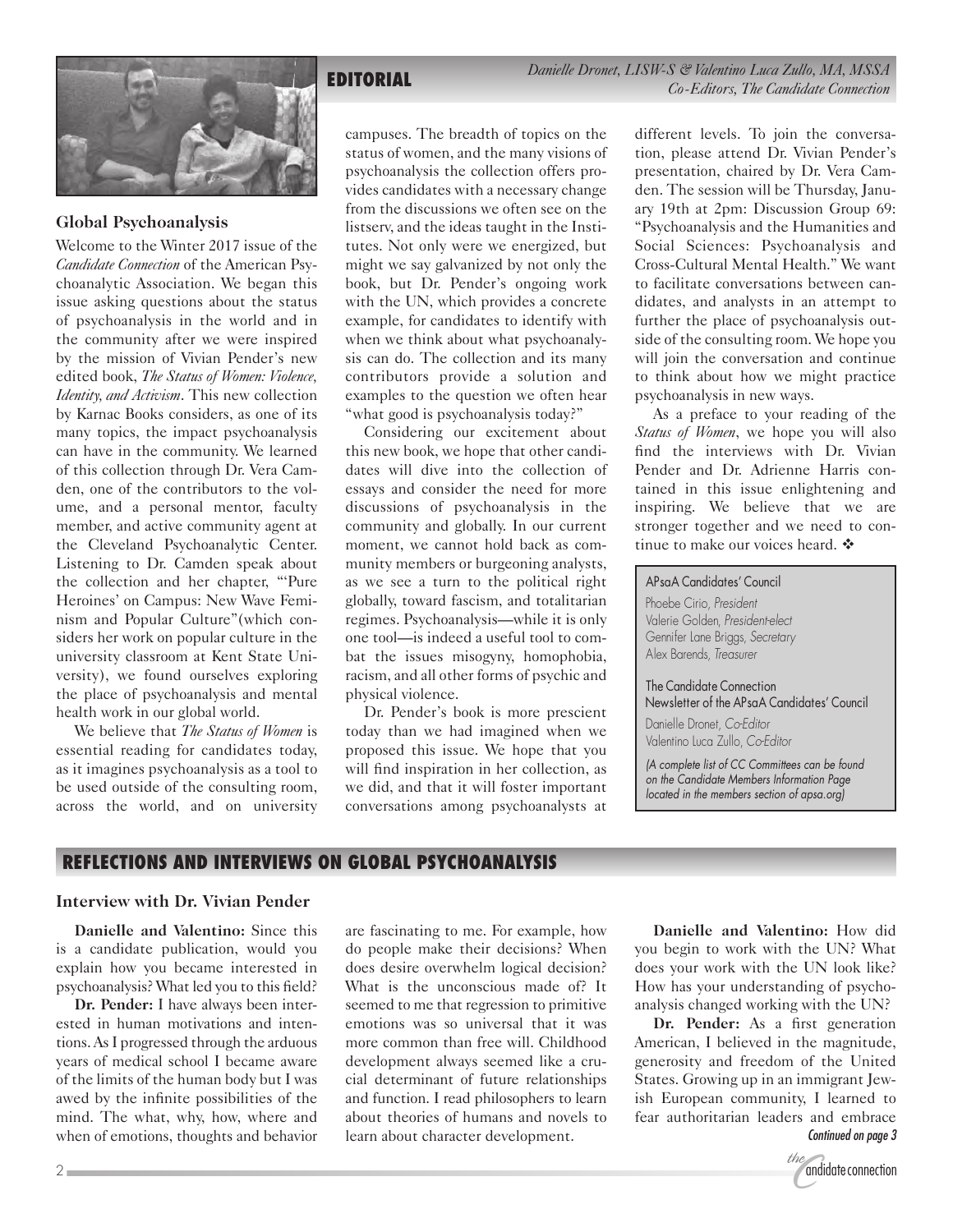the protection and rights of a democracy. I also believed in social and moral justice, and activism. My family was civic minded and engaged in the local community. Thus, I was primed to be interested in international relations and governments. When the International Psychoanalytical Association became a non-governmental organization of the United Nations in 1997, I saw an opportunity to be a part of the global civil society. I had spent a year in Africa visiting thirty countries experiencing first-hand all kinds of people and relationships. Psychoanalytic education was enormously helpful in a system where everything I learned was useful, from trauma to aggression to attachment.

I learned how to listen and hypothesize models of the mind in my mind. I then realized that I would have to communicate my psychoanalytic construction in the most basic form. I named it 'psychoanalytic first aid'. Some Ambassadors appreciated its ease of understanding. One example was simply that the brain and body are connected. If a girl is raped, in addition to her body and the possibility of a fistula, her brain and mind are also affected, frequently permanently. Fifteen years ago this was news to them. Currently, many at the UN have heard us and now understand the need to consider mental health of their citizens. Another example concerned beating children and what that breeds. The idea that the impact of childhood events can be lifelong has also been a new idea.

**Danielle and Valentino:** Where did the idea for the book *The Status of Women: Violence, Identity, and Activism* come about? Can you tell us a about the book, the contributors (and how you chose them), and the goals of the book?

**Dr. Pender:** As Chair of the NGO Committee on the Status of Women, a coalition of about 100 NGOs in consultative status with the UN, I met women and girls from all over the world. I learned of the range of violence against women that many had encountered acid throwing, breast ironing, bride burning, dowry

death, honor killing, genital mutilation, female infanticide, foot binding, coerced marriage, child brides, enforced prostitution, commercial pornography, mass rape, human trafficking, widow immolation, sexual slavery and murder. (From Letter to the Editor, NY Times: [http://www.](http://www.nytimes.com/2015/03/13/opinion/a-focus-on-violence-against-women.html?_r=0) [nytimes.com/2015/03/13/opinion/a](http://www.nytimes.com/2015/03/13/opinion/a-focus-on-violence-against-women.html?_r=0)[focus-on-violence-against-women.](http://www.nytimes.com/2015/03/13/opinion/a-focus-on-violence-against-women.html?_r=0)  $html?$   $r=0)$ 

It seems like most females have experienced some version of sexual harassment in their lives. I became especially interested in how girls and boys develop, and what they are taught about their sexuality.

**Danielle and Valentino:** Organizationally how do you see APsaA becoming more involved in community health and global mental health initiatives?

**Dr. Pender:** Although there are many psychoanalysts who are involved in public health, schools, and community organizations, I'm not sure that the American as an organization has the political will to extend itself to the global community.

**Danielle and Valentino:** What would you like to see candidates do in the future? How do you see candidates becoming more involved in community mental health and global mental health work? What should we be learning? What advice would you give yourself?

**Dr. Pender:** When I was a candidate I read Anna Freud's 1966 'Ideal Psychoanalytic Institute: A Utopia' and found it to resonate with my ideal conditions for learning psychoanalysis. I wished our institute could have been designed in such a way that would encourage creativity, rather than orthodoxy. I think it is important to think broadly, outside the consulting room and learn group psychology and culture. My education about group behavior and individual behavior when in a group took place in my psychiatry residency where I was introduced to Bion and Le Bon.

**Danielle and Valentino:** What are some other programs that you work with or know about that may or may not be psychoanalytically informed that you believe are doing important work for mental health across the globe? What can we learn from them?

**Dr. Pender:** There are many agencies that work worldwide to ensure human rights, education, protection of children and health care. UNICEF, for example, accomplishes tremendous goals in monitoring the status of children worldwide. UN Women is another agency that advocates for women and girls. Noting just one of their policies is their Communications Procedure that allows any individual or group to complain to UN Women about any kind of mistreatment. They will then take that complaint to governments and other international agencies to address it and correct the situation.

**Danielle and Valentino:** What is your vision for psychoanalysis in the future?

**Dr. Pender:** Psychoanalysis has to prove its scientific authenticity as a therapeutic agent. It will be important in the future to collaborate with psychiatry, neurology and biology. We will have to use instruments such as fMRI and PET scans to understand how the brain functions. I think that when we listen to people on the couch, in their associations we can almost visualize neural pathways, connecting with each other, neurons exciting or inhibiting. One thing that is clear and that has been proven is that our brains respond to our environment lifelong.

*Vivian B. Pender, MD, is a Clinical Associate Professor of Psychiatry at the Weil Cornell Medical College and a training psychoanalyst at Columbia University. At the UN, she represents the International Psychoanalytical Association and the American Psychiatric Association. Until 2011, she chaired the NGO Committee on the Status of Women. She is current Chair of the NGO Committee on Mental Health. She is a volunteer Asylum Evaluator for Physicians for Human Rights. She is the author of journal articles and a book chapter on affect, motivation, pregnancy, female psychology and women's health. She produced four documentaries of conferences at the United Nations on mental health, human rights, and violence.*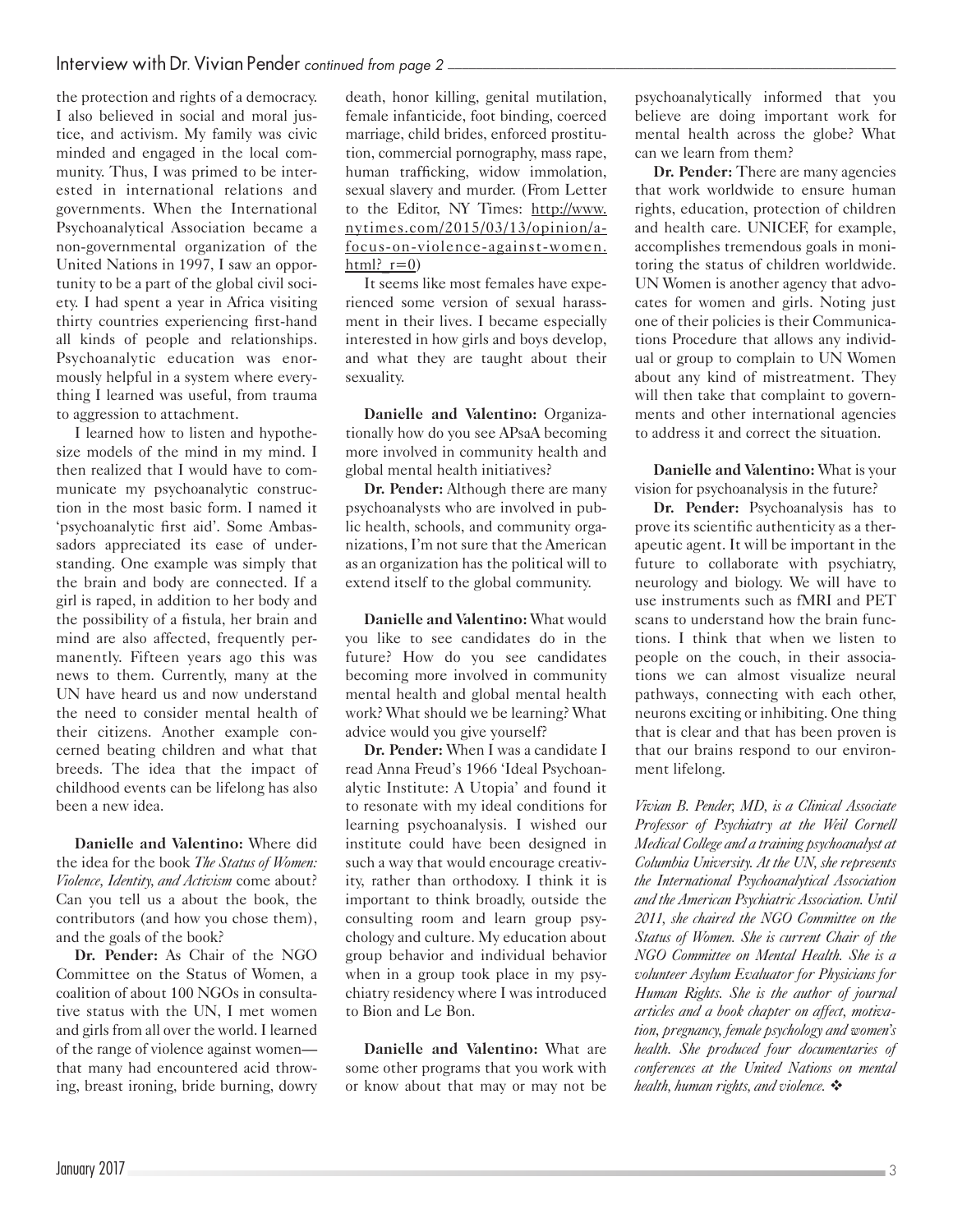#### **Interview with Dr. Adrienne Harris**

**Danielle and Valentino:** Thank you for agreeing to do this interview with us. We can jump right in today. Would you start with how you became interested in psychoanalysis? What led you to the field?

**Dr. Harris:** I came to psychoanalysis in mid-adulthood after a history in academic psychology, activism, and feminism. I did not start off wanting to do clinical work or psychoanalysis until I was in my mid-30s. I was interested in psychology and I studied psycholinguistics and developmental psychology. As a consequence I am very interested in development. I am also of a generation where feminism was a very powerful experience, and it came on the heels of the anti-war movement. So when I was an undergraduate there was civil rights activity on my campus and sit-ins. Shortly after that there was the Vietnam War, which I felt very connected to, and I was also very interested in women's

### Interest-free Loans for **Training**

Applications due May 1, 2017

The Candidate Assistance Fund of the American Psychoanalytic Association provides loans up to \$5,000 to candidates training to be psychoanalysts. The loans are to be repaid within a maximum of 6 years. Currently, between 5 and 7 loans are made annually.

There are two criteria considered in approving a Candidate Assistance Fund Ioan:

- the need as evidenced by an applicant's financial need.
- the ability to repay the loan as evidenced by the applicant's overall financial health.

#### Eligibility

- APsaA Candidate Members in good standing are eligible to apply to the Fund.
- Candidate Members must have
- completed one year of training.
- Financial need must be demonstrated.

#### **Application Procedure**

Guidelines and applications are available in the Members Section of the APsaA website (www.apsa.org) or email Dean Stein, APsaA's Executive Director, for an application form at deankstein@apsa.org.

#### **Application Deadline**

Fund loan applications need to be received at the APsaA offices by May 1, 2017.

rights and abortion rights. So long before I entered psychoanalysis I had a long history of activism and training in academic psychology. I then got drawn into psychoanalysis later in adulthood. I'm not sure why, but it seemed to be the right place for me to be an activist. When I came to live in New York in the seventies, a number of us formed a group called the Group for Radical Human Science: we were psychoanalysts and psychologists who were interested in politics and transforming mental health. Out of that group I got interested in analytic training. It was the right moment because I met Stephen Mitchell who had started developing relational psychoanalysis. I often say I was lucky enough to grow up during the sixties to be part of the activist period and then get into psychoanalysis in the eighties during the beginning of the relational era. I feel I found a home in psychoanalysis because I was already interested in politics and so were other relationalists.

**Danielle and Valentino:** Your chapter in the book *The Status of Women: Violence, Identity, and Activism* is on activism. Can you tell us more about how you see psychoanalysis participating in social change? How do you also understand activism psychoanalytically?

**Dr. Harris:** First of all, I believe that the connections between psychoanalysis and various kinds of progressive action/ social activism are very old. There were free clinics in Berlin in the twenties and thirties. There has always been an intersection of progressive thought and psychoanalysis from the twenties on. Various analysts including Erich Fromm and Sándor Ferenczi were progressive in their thinking and there is a tradition of psychoanalysis and the left that is quite old. It has had various manifestations in different historical times. For example, in Latin America, there was always a progressive side of psychoanalysis that was interested in politics, particularly when there were refugee analysts coming from Europe before the Second World War. The refugee analysts often brought political ideology and ideas about changing the society along with being psychoanalysts. That tradition is there in psychoanalysis from the very beginning, so I think to be interested in it now is to speak to a long history.

There is quite a bit of potential here that we can use a psychoanalytic lens to think about and understand political formations, fascism, and totalitarian regimes. We can use psychoanalysis to think about politics. I think the psychoanalytic approach to understanding culture, politics, groups, how oppression emerges, racism, misogyny is more important than ever. I think psychoanalytic tools are very important. For me just thinking in this current moment with what we're facing, how do we understand the depths of racism and misogyny in our culture? You should look at the work of Donald Moss who looks at phobic hatred. He understands how people generate hatred toward groups that they are afraid of. A psychoanalytic approach to hatred and violence aims to deconstruct violence. What is it made of? What does hatred mask? A psychoanalytic approach wants to look at the conflictual nature of our actions.

We have to ask, how do we understand Trump's potency? He stirs up an excitement because he is so lawless, even though our rational selves are horrified by it. He gets to make a big mess, to say anything he wants. He gets to overturn every idea. There is something awful about it, but it stirs up a destructive excitement, which we all have in our character.

Psychoanalysis in this case is useful because it is one tool for understanding groups. Many of the early psychoanalysts tried to understand fascism. However, it is not the tool that makes sense of everything. Psychoanalysis needs to be in dialogue with historians, political theorists, sociologists, anthropologists, humanists, so that we can have a conversation across disciplines.

The other part of the question you ask is how do we understand activism psychoanalytically? What draws us to antagonize to the "order," or to wanting to make trouble? That has many answers: it is a wish to make trouble and a wish to *Continued on page 5*

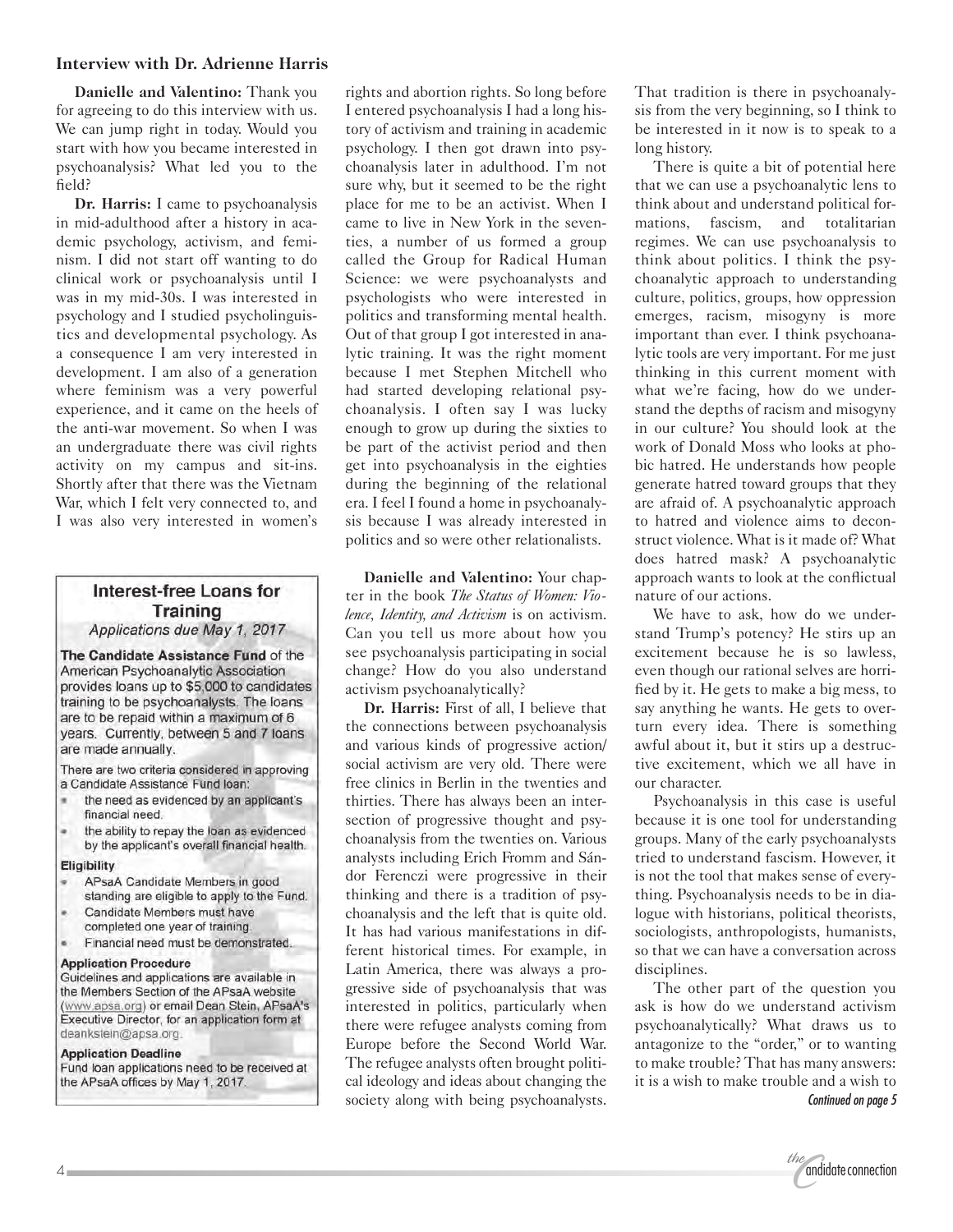take care of people. We, as psychoanalysts, have a history of being premature, precocious caretakers of others, which is turned into a profession and then turned into activism. There is still much to consider on this topic.

**Danielle and Valentino:** You have previously done work on archival material, particularly the life of Sabina Spielrein, what connections do you see between this work and activism?

**Dr. Harris:** What drew me to Spielrein was that I always want women to have a history because here are a lot of forgotten histories, including one of the women who started child psychoanalysis, Hermine Hug Hellmuth. There are a lot of women who Spielrien and the other early women analysts read and they produced important work on children and development and they were all lost despite their important contributions. I believe this work is true to many feminist historians—trying to set a historical record is part of feminism. This was part of our interest in Ferenczi. This was an ancestor we were discovering in psychoanalysis. I think being a historian is an important part of being an activist. This is true of many people that are part of the Civil Rights and Anti-War. We want to understand our parts of history that are buried and part of activism is uncovering forgotten history.

**Danielle and Valentino:** It is very interesting topic to think about—forgotten history that is—especially considering the fake news we have circulating now. Not only do we have forgotten history, but now we have contemporary fake news, which affects our future action.

**Dr. Harris:** I haven't done much thinking about this yet, but it is quite extraordinary. We are asked, who speaks for what reality? What can we trust?

I think in retrospect, the press, and the television press in relation to Trump is really off base and I don't know how this is going to be fixed. The media, the Internet, its too big to regulate. Print journalism was very local, there were editors and ways to fact check easily.

**Danielle and Valentino:** Let's move on to questions about what we can do as an organization. How do you see APsaA becoming more involved in community health and global mental health initiatives?

**Dr. Harris:** One of the things that we have to do is build communication. For example, the IARPT (The International Association for Relational Psychoanalysis) has for 10 years now done online colloquia, which are open to everyone. Some of the topics are clinical and some are political. There is a communication piece that needs to be developed and I think sometimes the hierarchy in these older organizations is not so healthy they do not foster communication. I also think the members of APsaA need to be part of the IPA. We need to have wider groups and communicate more and now that we have so many access points because of the Internet and social media, this is so much easier.

Communication between organizations is also important. Since many analysts are in New York, we are involved with the UN and we bring mental health issues to the UN and we bring issues of the UN to mental health service. That is where my project on human trafficking got started. This is often at the level of education and not activism. Within the American Psychological Association, there are many groups that are quite political. And those groups have successfully fought the APA's underwriting of torture at Guantanamo. That's a battle still ongoing but it was an important stance within the psychoanalytic wing of the APA. Within the IPA UN group, we are interested in migrants, human trafficking, and climate change. If we communicate with one another, we can work toward broader change.

**Danielle and Valentino:** What would you like to see candidates do in the future? How do you see candidates becoming more involved in community mental health and global mental health work? What should we be learning?

**Dr. Harris:** We need to focus not only how candidates generate projects, but also how organizations do this. That is more of a structural problem than a problem of will. I am sure you having the same experience. One of the questions people are having is how do we facilitate more activism ourselves and as an organization?

I was giving a talk at the New York Psychoanalytic Institute recently. We were thinking how might we work on more low-cost treatment? There have been many free clinics. Maybe that is idealistic, but what are the mechanism whereby we might reach more people? What if we thought our work was more available? When I first started training there were clinics and we need more of this.

There is also potential to do a lot of organizing in this moment. This is an interesting moment to see if this tilt to the right, which is not just in the US, but globally, produces more activism. People are feeling a lot of renewed interest. In particular, many young people and those of us who have been activists are organizing.

When I think of my time of activism, it was before Reagan, before the economy changed. It was before people had to work these very long hours to make an income. The structures have changed. One of the reasons we have had no antiwar movements since Vietnam is because there was no draft, the problem of soldiers and death has happened elsewhere. What has just happened is going to touch all of us. If there is no Medicare, no health insurance, no Roe v. Wade, this could make a difference quickly. That would in fact promote action. That is a horrible thing—that it has to get a lot worse—before we get active, but I don't at all feel totally pessimistic about action. I think there is a lot of work that is developing.

**Danielle and Valentino:** How do you think we address the results of the election?

**Dr. Harris:** First, how do we have these discussions that we are having at a national and international level?

*Continued on page 6*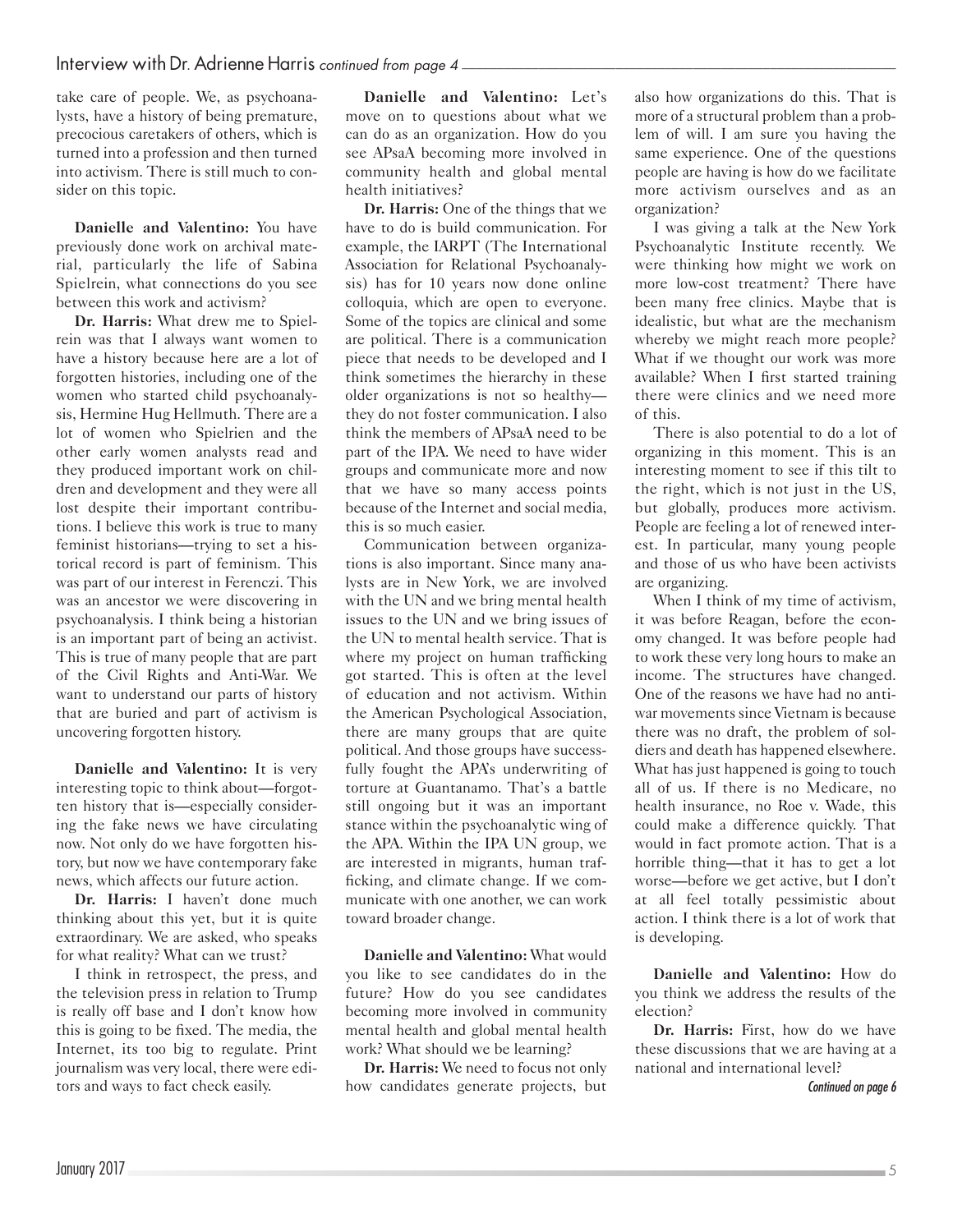#### Interview with Dr. Adrienne Harris *continued from page 5 \_\_\_\_\_\_\_\_\_\_\_\_\_\_\_\_\_\_\_\_\_\_\_\_\_\_\_\_\_\_\_\_\_\_\_\_\_\_\_\_\_\_\_\_\_\_\_\_\_\_\_\_\_\_\_\_\_\_\_\_\_\_*

We have to ask, how did we (I mean we in the blue states) not know the condition of at least half of our country? How did we not know this was so bad? We have to understand the misery from which this hatred emerged. This has to be addressed. How did we miss this?

It isn't just that the news is wrong, but that somehow we haven't been able to identify with so many other members of our country, what it means to have no work and no hope of work.

We can say that these people are voting against their interests, but it is a vote emerging out of rage that they have no jobs. We have to address the rage. It is not a rage against the rich, but they hate the level we are at: lawyers, doctors, and teachers. They hate us because we administer their problems. The Trump supporter sees the people like us. We are the administrators of social life for other people. We become the objects of hate. We have to address this.

**Danielle and Valentino:** This is important and we need to continue to think about this together, and also with those that voted on the opposite side. Your point stressing communication is very important and it is something we need more of as we continue to be active. Thank you for having this conversation with us.

*Adrienne Harris, Ph.D. is Faculty and Supervisor at New York University Postdoctoral Program in Psychotherapy and Psychoanalysis and at the Psychoanalytic Institute of Northern California. She is an Editor at Psychoanalytic Dialogues, and Studies In Gender and Sexuality. She is on the Editorial Board of the Journal of the American Psychoanalytic Association. She and Lew Aron edited The Legacy of Sandor Ferenczi and, in 2008, Lew, Adrienne and Jeremy Safran opened the Sandor Ferenczi Center at the New School. Her book Gender as Soft Assembly was published in 2005. Her book, co-edited with Steve Botticelli, is First Do No Harm: The Paradoxical Encounters of Psychoanalysis, Warmaking, and Resistance was published in 2010.*  $\ddot{\cdot}$ 

#### **COMMITTEE UPDATES**

#### **Report from the Master-Teacher Award Committee**

*Valerie Golden, JD, PhD, LP*

The Master-Teacher Award recipient for 2017 will be Anton O. Kris, M.D., who will present on Saturday morning, January 21, 2017, on the topic "Love is not Time's Fool: Continuities, Discontinuities, and Alterations in Psychoanalysis." Dr. Anton Kris, who is a Professor of Psychiatry at Harvard Medical School, has been a psychiatrist for 55 years, a psychoanalyst for over 45 years, and a Training and Supervising Analyst at the Boston Psychoanalytic Society and Institute for over 35 years. He is the author of *Free Association: Method and Process* and numerous papers, has served on the editorial boards of numerous major psychoanalytic journals, and has been a trustee of The Anna Freud Centre, The Anna Freud Foundation, and the Sigmund Freud Archives, of which he was Executive Director in 2014. In 2015, he received the Lifetime Achievement Award of the Massachusetts Psychiatric Society.

### **Treasurer's Report**

*Alex Barends, PhD November 23, 2016*

What has become clear over the course of my term as Treasurer of the Candidates' Council (CC) is that APsaA's Executive Council and Executive Committee are solidly committed to promoting the welfare of its candidate members. The fiscal year (2016-2017) has started with approvals of all major items requested by the Candidates' Council. These items include a tripling of the Master Teacher's Award, maintenance of the newsletter, the CC breakfast at the 2017 National Meeting in January, the first and second place writing awards (supplemented by a generous award from the American Psychoanalytic Foundation), and financial support for the CC officers attending meetings. The travel awards for candidates who attend APsaA meetings for the first time have been added to the Candidates' Council budget, given they have been an unqualified success, and are no longer seen as experimental. They are administered through APsaA's National Office. I have also been impressed by the fiscal health of our overall organization and its financial administration, capably led by Bill Myerson, our organization's Treasurer, and Dean Stein, our Executive Director.

#### **Child and Adolescent Psychoanalysis Committee Report**

*Winter 2016 Sandy Landen, PhD Chair, Child and Adolescent Committee, APsaA's Candidates Council*

As Chair of the Child and Adolescent Psychoanalysis Committee on the Candidates' Council, I have continued to liaison with both the Committee on Child and Adolescent Analysis (COCAA) and the Committee on Child and Adolescent Psychoanalysis (COCAP) in order to bring current information to candidates about training in child and adolescent work to the CC meeting. Although there was discussion between the leadership of both COCAA and COCAP about the possibility of a second Child and Adolescent Congress for the 2017 National Meeting because of the reorganization taking place in APsaA it is being postponed.

I represented the candidates during the 2016 National Meeting at both the Committee on Child and Adolescent Analysis (COCAA) and the Committee on Child and Adolescent Psychoanalysis (COCAP) meetings. At these meetings current trends in child and adolescent training models, case development, *Continued on page 7*

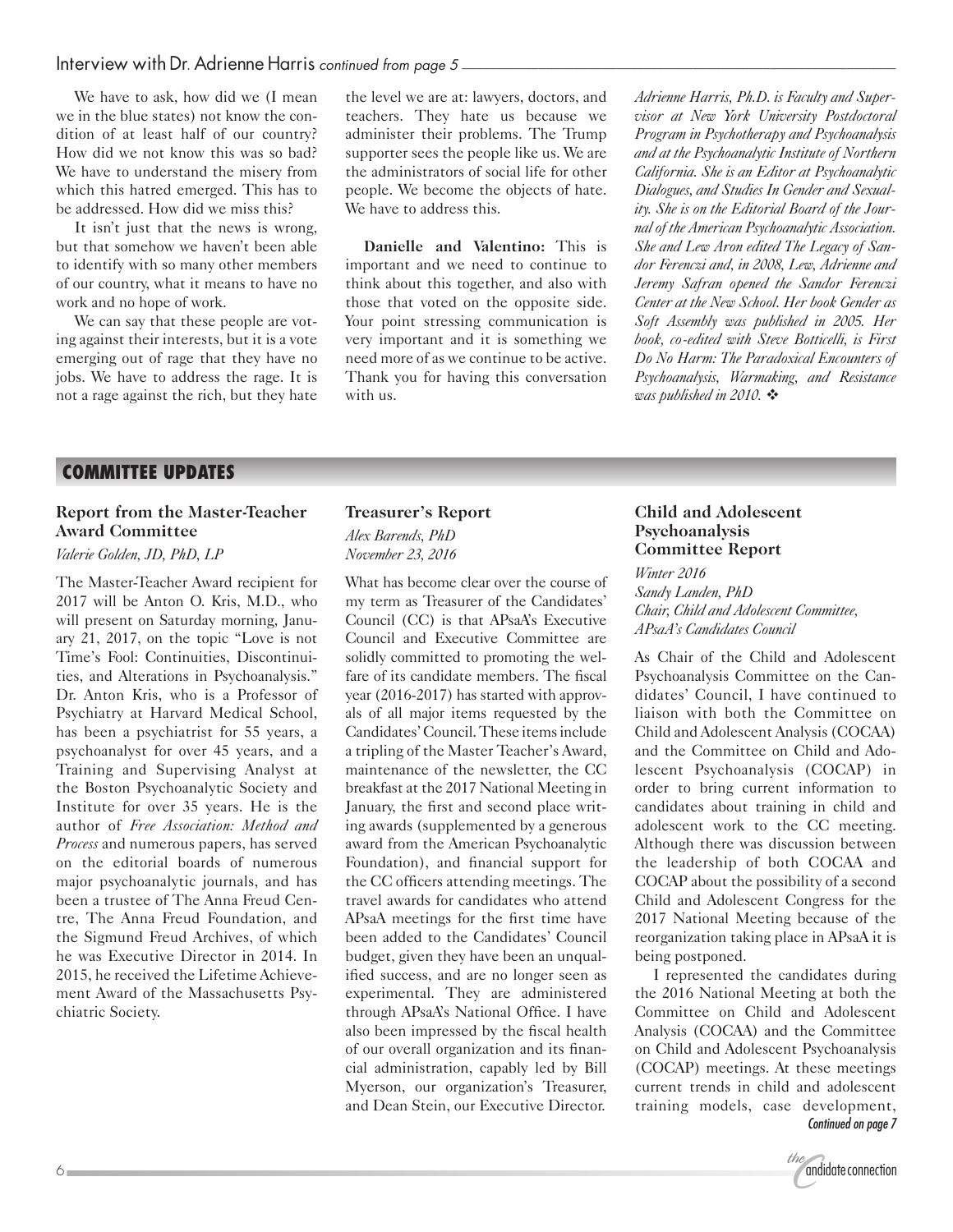#### Committee Updates *continued from page 6*

parent and family work, and fostering community education and outreach via social media continue to be discussed. Additionally, as a member of the Study Group on Challenges in Training, I am working with the study group to assess current challenges for candidates specific to child and adolescent training.

#### **Report on the Confidentiality Committee**

#### *Sundeep Jayaprabhu, MD*

The Confidentiality Committee has been continuing its mission to advise APsaA about problems maintaining confidentiality. This mission includes monitoring emails and reviewing privacy standards. We have been preparing for a discussion group at the 2017 National Meeting in January which has involved in contacting discussants and considering relevant topics. We are considering new projects that might be relevant to our committee and helpful to its members.

#### **Report on the Candidates Programs Committee**

#### *Sarah L. Lusk, PhD*

Last June at the 105th Annual Meeting in Chicago, we had two successful programs. The Candidate Discussion Group "One Foot In and One Foot Out: Ambivalence in the Transference and Countertransference" with Holly Crisp-Han, MD presenting and Virginia Barry, MD as the discussant. The clinical material and discussion was lively and interesting, as always.

And the Candidates Forum: "A Psychoanalytic View of Adults with ADHD" with Kristin Whiteside, PhD presenting and Alan Sugarman, PhD and Stephen Bernstein, MD as discussants was clinically relevant. The panel participants are working on turning the presentation into a paper.

For the 2017 National Meeting in New York this January, the Candidate Discussion Group, now named "The Candidate at Work" is titled "Lost in Space: Finding One's Human Capacities": Rewards and Challenges of Working with a Young Man with Asperger's.

Jacquelyn Turpin, LICSW will present her fascinating and challenging work with a patient with Asperger's. We are delighted that Dolan Powers, PhD will be the discussant. Her work with this population is groundbreaking and she is an excellent teacher.

The Candidate Forum will be a tribute to the late James S. Grotstein, MD, an analyst whose work with patients with more primitive mental states was groundbreaking. He had an exceptional ability to translate complex concepts into language that was understandable and clinically useful. Alex Barends, PhD will present clinical material that Larry Brown, MD and Joseph Aguayo, PhD will discuss.

#### **Report from the Secretary of the Candidates' Council**

#### *Gennifer Lane Briggs, LCSW*

This January, I will step down after four years serving as the Secretary of the Candidates' Council. During that time, I had the pleasure of getting to know many of you and develop many friendships. I've enjoyed hearing about your personal journeys as candidates. My involvement in the Candidates' Council was one of the most meaningful parts of my analytic training. I hope you will consider becoming involved.

Looking forward, I wish all of you the best as you continue to grow professionally. I am grateful to the Candidates' Council and all of you for the opportunity to serve as your Secretary.

### **Report on the Candidates' Council Psychoanalytic Paper Prize**

*Holly Crisp-Han, MD, PA*

The Candidates' Council Psychoanalytic Paper Prize is pleased to announce a prize winner and semifinalist winner for 2016. The Prize is awarded annually based on a competition among candidate members who submit papers to be considered. The award-winning paper is chosen based on a peer review process with candidate colleagues serving as readers.

The Prize winner, Susan Barbour, Ed.D., a recent graduate of the Pittsburgh Psychoanalytic Center, is now practicing in Milwaukee. She will present her paper, "The Economic Problem of Candidacy" at the APsaA 2017 National Meeting in January. Nancy Chodorow, Ph.D., Training and Supervising Analyst at the Boston Psychoanalytic Institute and Society, will serve as the discussant. We will look forward to a rich conversation about the economic issues pertinent to candidacy and to themes of developing candidates as writers.

This year's semifinalist winner, Steven Baum, Psy.D., is a recent graduate of the San Francisco Center for Psychoanalysis. He will be presenting his paper, "The Analyst's Enactments" at the 106th Annual Meeting (June) in Austin, Texas. The discussant is yet to be determined.

We received a number of excellent submissions this year, and we congratulate all of the candidate writers who developed their writing and submitted their work to the competition. We are thankful to the candidates who served as readers and provided thoughtful reviews. Both of the winners have written on topics that are pertinent to candidates that we hope will foster enlivening discussions at the upcoming meetings in New York and Austin.

We invite candidates to consider submitting their papers for next year's prize—submissions will be due on *August 1, 2017*. The prize is an exciting opportunity to develop, encourage, and showcase candidates' creativity. Any candidate member of APsaA is eligible to apply and submit a paper that has not been previously published or submitted for publication, and is no longer than 30 double-spaced pages. We accept submissions from candidates who have graduated in the year prior to the deadline. If you have any questions about the future paper prize or submission requirements, please email me at [hollycrisphan@crisphan.com](mailto:hollycrisphan@crisphan.com).

Congratulations to Dr. Barbour and Dr. Baum! Please join us at the meetings in January and June and hear their presentations!  $\mathbf{\hat{*}}$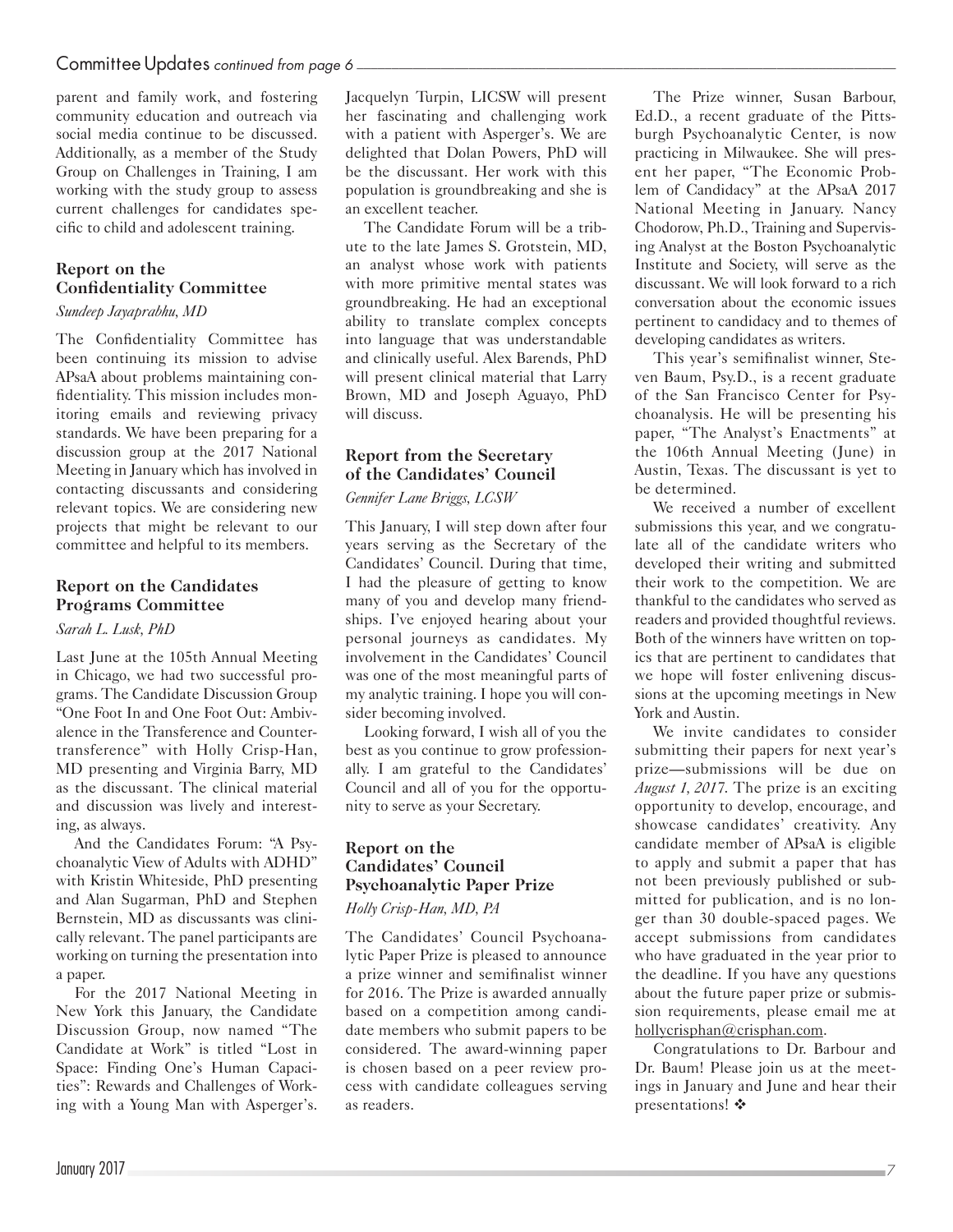You're invited to the 2017

# CANDIDATES' WINTER BASH! Thursday, January 19, 2017

### 8:00 pm

### **Sinigual Restaurant**

**640 Third Avenue** New York, NY 10017 Siniqual  $(212)$  286-0250



## \$90 cost includes: **Dinner and Open Bar**

Make checks payable to Phoebe A. Cirio and mail to:

**Phoebe A. Cirio** 141 No. Meramec Ave. Ste. 305 **St. Louis, MO 63105** (314) 862-0345 Phoebe777@aol.com

Reservations and payment should be sent as soon as possible.



Waldorf Astoria | New York | January 18-22